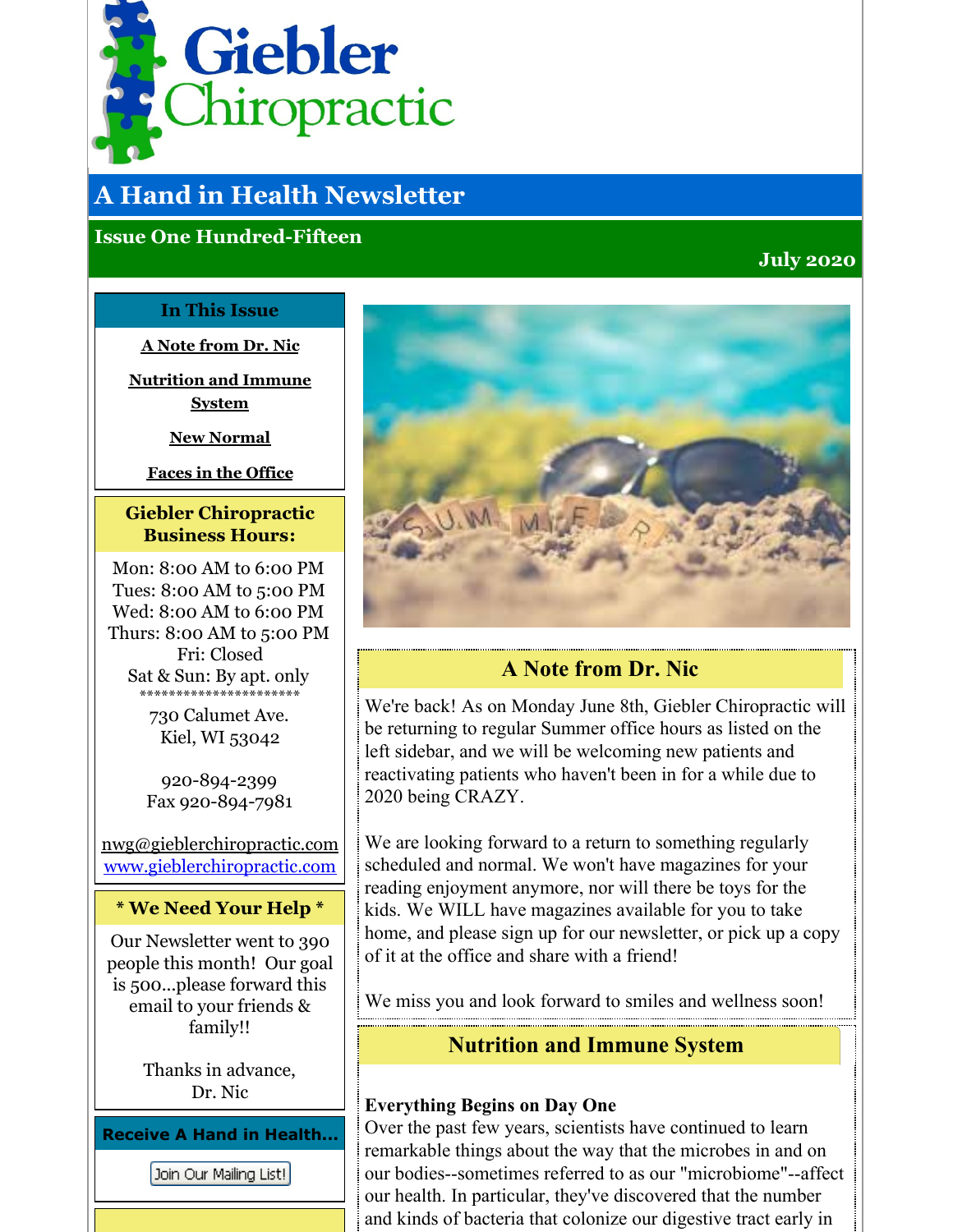#### **Riddle me this:**

A young man lives in an apartment in rainy London, England. He goes outside only a few times per week to get supplies due to the coronavirus affecting the United Kingdom. However, these incidences follow a weird pattern. When it rains or when there are others inside, he takes the elevator. Yet when he is alone or it is sunny outside, he takes the stairs.





Florajen Digestion is recommended for adults taking antibiotics because it contains a unique blend of three probiotic cultures especially effective for

restoring and maintaining gastrointestinal health, which can be disrupted by antibiotic treatment.

A healthy balanced body has over 100 trillion microflora, but when you take antibiotics, things can get off track. Antibiotics don't discriminate between good and bad bacteria - they kill both and can disturb the natural microbial balance, often with unpleasant side effects.

life seem to play an important role in the development of our immune system. Along with this discovery, researchers have also begun to identify specific factors that they believe can prevent the right combination of microbes from being introduced, potentially resulting in a variety of immune disorders.

What are some of these factors?

Vaginal birth versus cesarean section. By traveling through the mother's birth canal, babies receive bacteria that colonize the gut and help to regulate immune system development. Some research suggests that babies who are born through cesarean section do not receive them and are more prone to allergies and other immune system problems.

Breast feeding versus formula feeding. A mother's milk kickstarts the baby's immune system. It contains antibodies that help ward off infections--especially those that involve the digestive system--while the baby's own system matures. Babies who are formula fed do not receive these antibodies (though they do receive a degree of passive immunity through the placental wall in the three months prior to birth) and tend to have a higher incidence of bacterial and viral infections. Early use of antibiotics. Early use of antibiotics--particularly broad-spectrum antibiotics--can kill off the good bacteria that are colonizing the baby's digestive tract as well as the bad ones being targeted. This can change the composition of microbes that live in the baby's gut at the same time his or her immune system is developing.



#### **Later in Life: Your Diet and Your Microbes**

While the evidence linking gut bacteria with immune system development continues to grow, there is also mounting evidence that the food you eat can have an impact on those microbes later in life. This in turn may have a real impact on your overall health and wellness.

One of the more recent studies that show the relationship between diet and microbiota was conducted in 2014 by researchers at Duke and Yale. In this study, researchers compared the microbiota of a group of volunteers. For five days, the volunteers limited their diet to rice and vegetables. After eating their regular diet for a week, the volunteers then spent another five days eating only animal and fatty products. The results showed that only three days after each dietary change there was a significant variation in the type of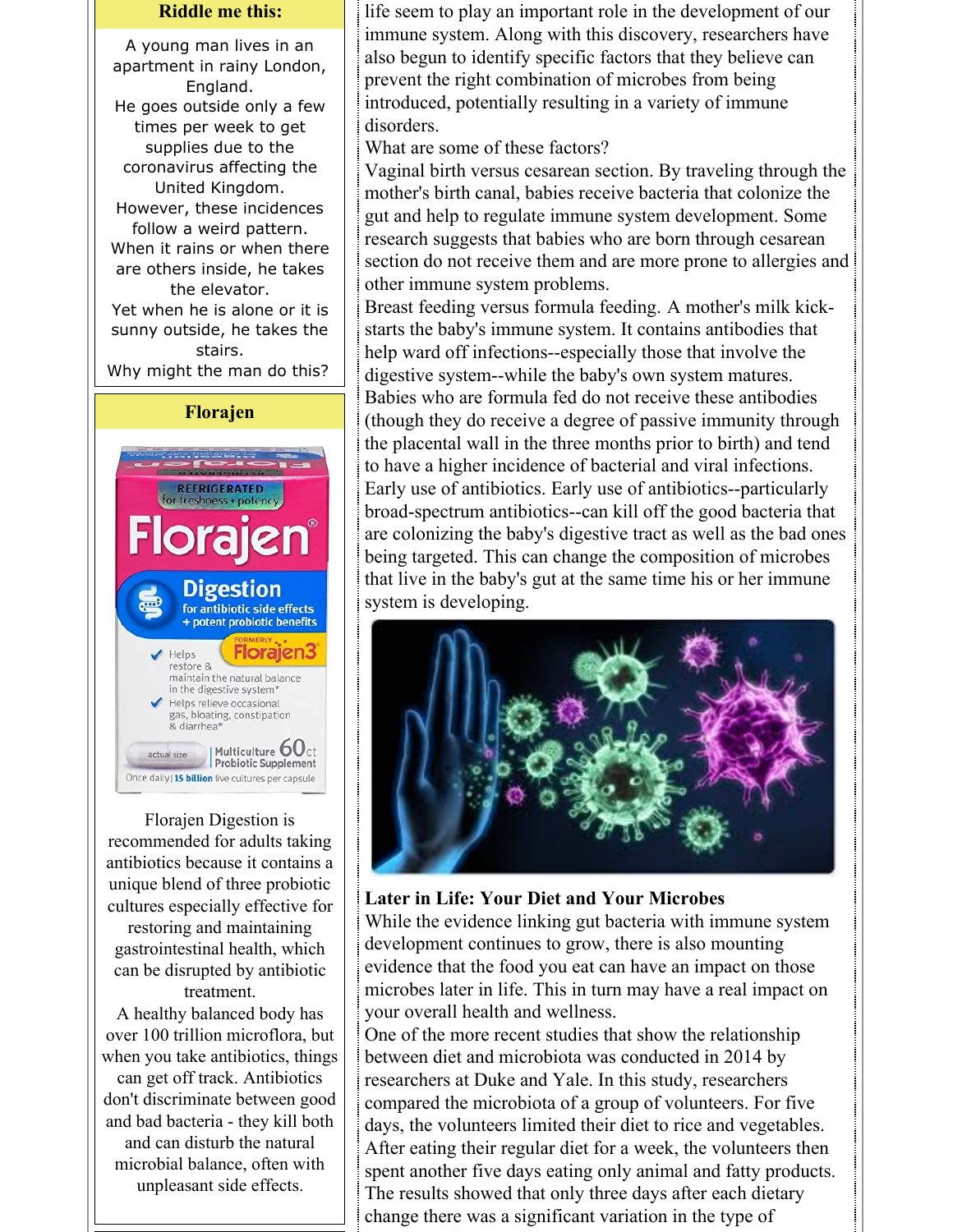#### **Did you know?**

On July 3, 1776, John Adams, who went on to become our second president, wrote a letter to his wife, Abigail, to tell her how excited he was that Congress had voted in favor of independence. "The Second Day of July 1776, will be the most memorable Epocha, in the History of America," he declared. Adams so firmly believed that July 2 was the correct day on which to celebrate American independence that he refused to appear at July 4th events as a matter of principle.

#### **Find us on Facebook!**



Click here to go to our [Facebook](http://www.facebook.com/pages/Giebler-Chiropractic/218099108202339) page!

#### **Riddle Answer:**

He is too short to reach the floor button, so he needs an umbrella or someone else to push it for him

#### **Upcoming Events**

**July 2nd & July 3rd: Office will be CLOSED Happy Independence Day!**

> **July 20th & 22nd: Office will be CLOSED**

microbiota present.

#### **Click [here](https://gieblerchiropractic.blogspot.com/2020/07/nutrition-and-immune-system.html) to finish reading.**

#### **New Normal**

As we move beyond the Summer Solstice and fully into the Summer months, what would you like your "New Normal" to be?

Many people who I see at the office are beginning to find their New Normal with their first visit to a chiropractor because they want to feel better. Getting some pain relief through chiropractic often isn't instantaneous. After the first adjustment or two I often hear from people that they feel a little bit more sore. This is common and the way I explain it to them is that I'm kind of like a personal trainer, finding tight joints and weak muscles and exercising them. One goal that I have is to create a "New Normal" of range of motion and muscle tension within certain parts of the body so that the body can move more efficiently and with more ease...and less disease.

The human body is pretty amazing and will adapt incredibly quickly to new challenges. An object in motion will stay in motion, and an object that is "stuck" will stay stuck. That's the power of the adjustment and exercise. One perfect example of someone discovering a New Normal has been going on in Wisconsin for the last several weeks.

Coree Wolterning started running the Ice Age Trail in Western Wisconsin on June 1st. This past weekend I had the pleasure of meeting up with Coree as he works towards completing a "Fastest Known Time" on the Ice Age Trail. The IAT, a National Scenic Trail, meanders through Wisconsin for a total of 1200 miles. Its Western Terminus is at Interstate State Park on the St. Croix River in Northwest Wisconsin. The Ice Age Trail travels East in northern Wisconsin and then turns to the South, heading through Wausau, then the Dells/Devils Lake, and around the Madison area, before heading northeast to the Southern Kettle Moraine State Forest, Northern Kettle Moraine State Forest, and then Northeast where it finally ends at Potawatomi State Park. Coree has averaged over 50 miles per day, battling heat, humidity, storms, mosquitos and ticks, and as seemed to get stronger by the day! He as carried a GPS tracker which allowed people to follow along online as he made his way, leading to many people joining him for some miles or providing some aid as he goes. Last Sunday, he started his day just south of Plymouth, where the Ice Age Trail crosses at Highway 67, and by the middle of the day had made his way all the way to Walla Hi County Park. That's where I, along with my son Edwin, met him and his crew, and shared a couple of miles of running. It was really exciting, and although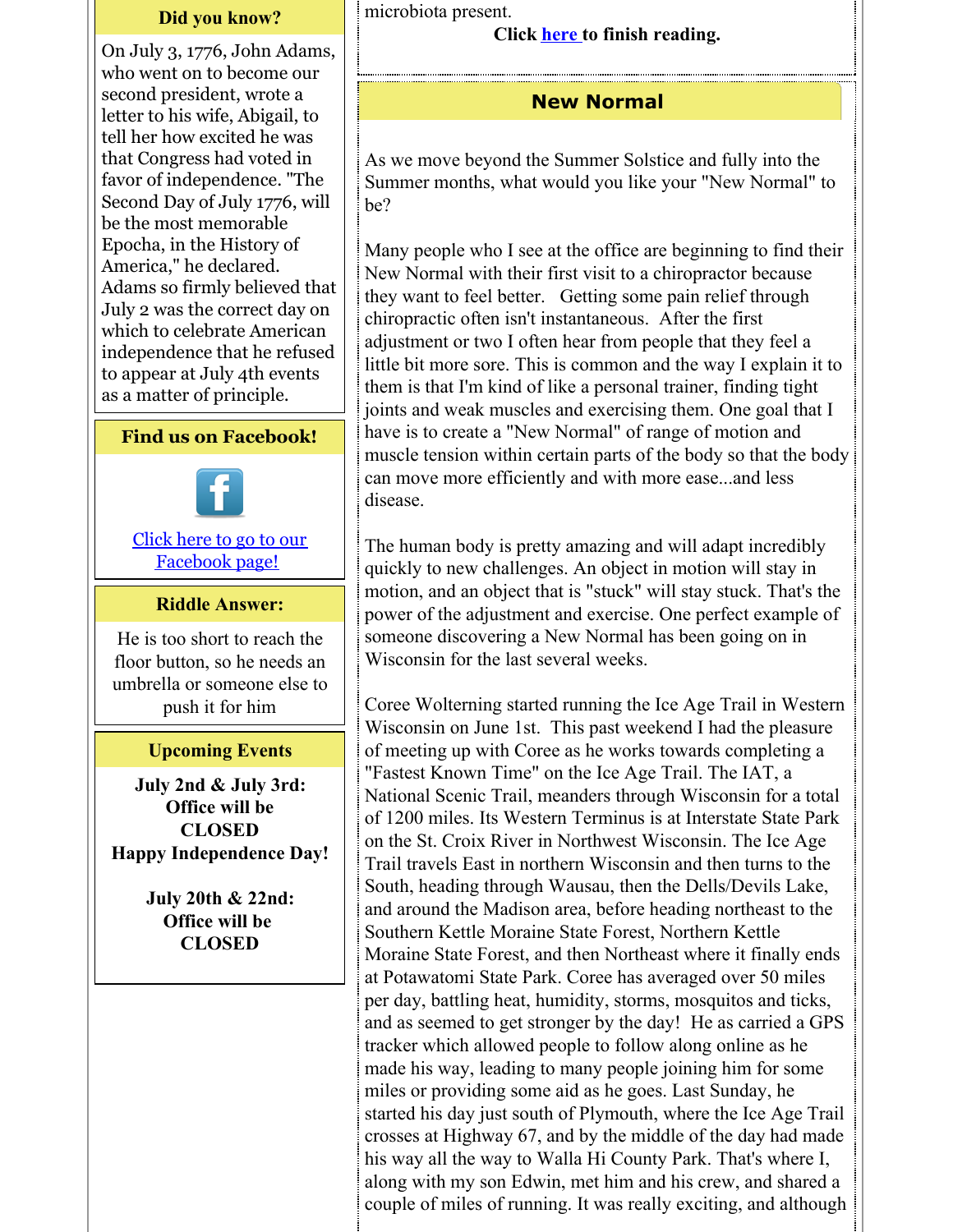Eddie was a bit shy at first, once we were back in the car, he asked a lot of questions. One being... "When are you going to run the whole Ice Age Trail, Dad?"

Click [here](https://gieblerchiropractic.blogspot.com/2020/07/new-normal.html) to finish reading.



**It is a pleasure to see David and Laura and their girls in our office each month! David and Laura are both avid runners--with Laura even completing a 100-mile run!--and they are kind, friendly, and always smiling. See you both soon at the office and thank you for being part of our Chiropractic family!**



#### **Tell us a little about yourselves:**

We live in Kiel with our 3 daughters, ages 6, 8, and 10. David works as an engineer for Oshkosh Defense. Laura just finished up our third year of homeschooling and before that taught elementary and middle school in Kiel for 14 years. We live a healthy lifestyle and enjoy being an active family. We love being outside, going camping, biking, hiking, and swimming. David loves all kinds of sports and did a half ironman triathlon last summer. Laura loves running trails and doing ultramarathons. She completed the Kettle 100 Miler last summer and is currently training for the Hennepin 100 Miler this fall. She also teaches skin care using healthy, natural L'BRI aloe-based skin care products. What you put on your body is just as important as what you eat. We try to eat healthy and pass on our values to our daughters and they love picking food right out of our garden. We are active with